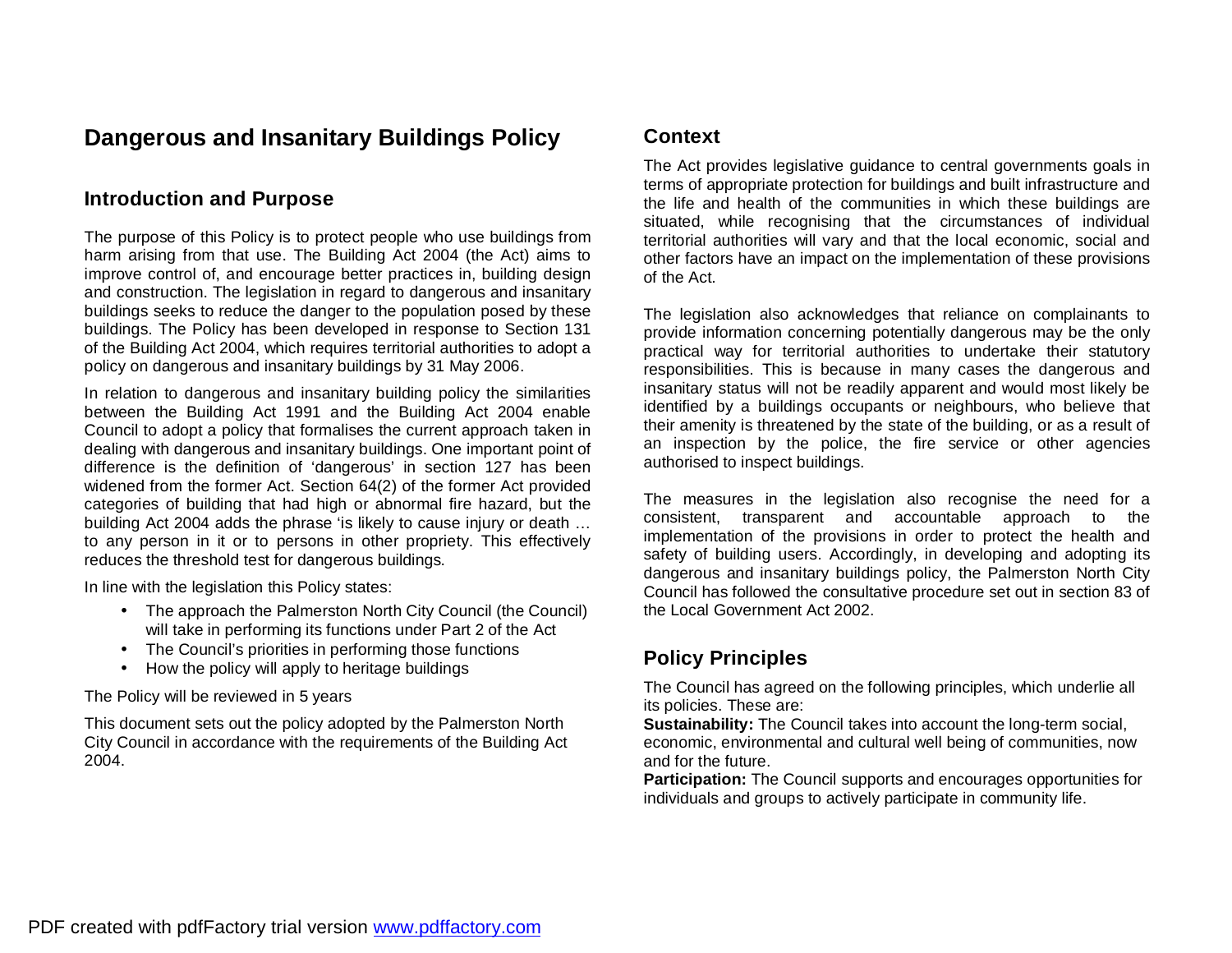**Accessibility:** The Council is committed to removing barriers that prevent individuals and groups from accessing any aspect of community life.

**Diversity:** The Council respects the diversity of Palmerston North communities and the differing needs of groups within these communities.

**Partnership:** The Council acknowledges the benefits of developing relationships with others in the community, and will work in partnership to progress our common goals.

**Effectiveness:** The Council will allocate resources so that they are directed to where they are most needed.

The Council also acknowledges the status of the Treaty of Waitangi as a founding document of Aotearoa/ New Zealand. The Treaty is between iwi and the Crown, and the Council derives its role from central government. The Council is committed to working with local iwi and the wider Maori community.

# **Identifying and Taking Action on Dangerous and Insanitary Buildings**

Whether a building is considered 'dangerous' or 'insanitary' under the Building Act 2004 will depend on the individual circumstances of each case. Council will consider each case and determine the appropriate course of action based on the particular set of circumstances that exist.

Council must first be satisfied that the building in question is dangerous or insanitary. To determine this Council will carry out the following steps.

- (a) On receiving a complaint or information expressing concern that the building is dangerous or insanitary, the Council will consult the owner of the building, inspect the building and site and may also seek the advice of the New Zealand Fire Service.
- (b) Following the inspection and taking into account the advice or recommendations of the New Zealand Fire Service, Council will determine whether the building is dangerous or insanitary. In

making this decision Council will take into account the provisions of sections 121 and 123 of the Building Act 2004.

- (c) If Council is satisfied that the building in question is deemed to be dangerous or insanitary Council will then determine the work or action that must be carried out to prevent it from being dangerous or insanitary.
- (d) In forming its view as to the work or action that is required to be carried out on the building to prevent it from remaining insanitary or dangerous, Council will take the following matters into account:
	- The size of the building:
	- (ii) The complexity of the building;
	- (iii) The location of the building in relation to other buildings, public places, and natural hazards;
	- (iv) The life of the building;
	- (v) How often people visit the building;
	- (vi) How many people spend time in or in the vicinity of the building;
	- (vii) The current or likely future use of the building, including any special traditional and cultural aspects of the current or likely future use;
	- (viii) The expected useful life of the building and any prolongation of that life;
	- (ix) The reasonable practicality of any work concerned;
	- (x) Any special historical or cultural value of the building; and
	- (xi) Any other matters that Council considers may be relevant, taking into account the particular set of circumstances.
- (e) Following the inspection of the building, after receiving advice from the New Zealand Fire Service and taking into account the matters listed above, Council will then decide whether immediate action should be taken to avoid the danger or to fix the insanitary conditions pursuant to the provisions of section 129 of the Building Act 2004.
- (f) If Council decides that immediate action under section 129 of the Building Act 2004 is not required, Council will issue a notice under section 124 of the Building Act 2004 requiring the owner to carry out the necessary work and to obtain a building consent and to commence work. The time required to obtain a building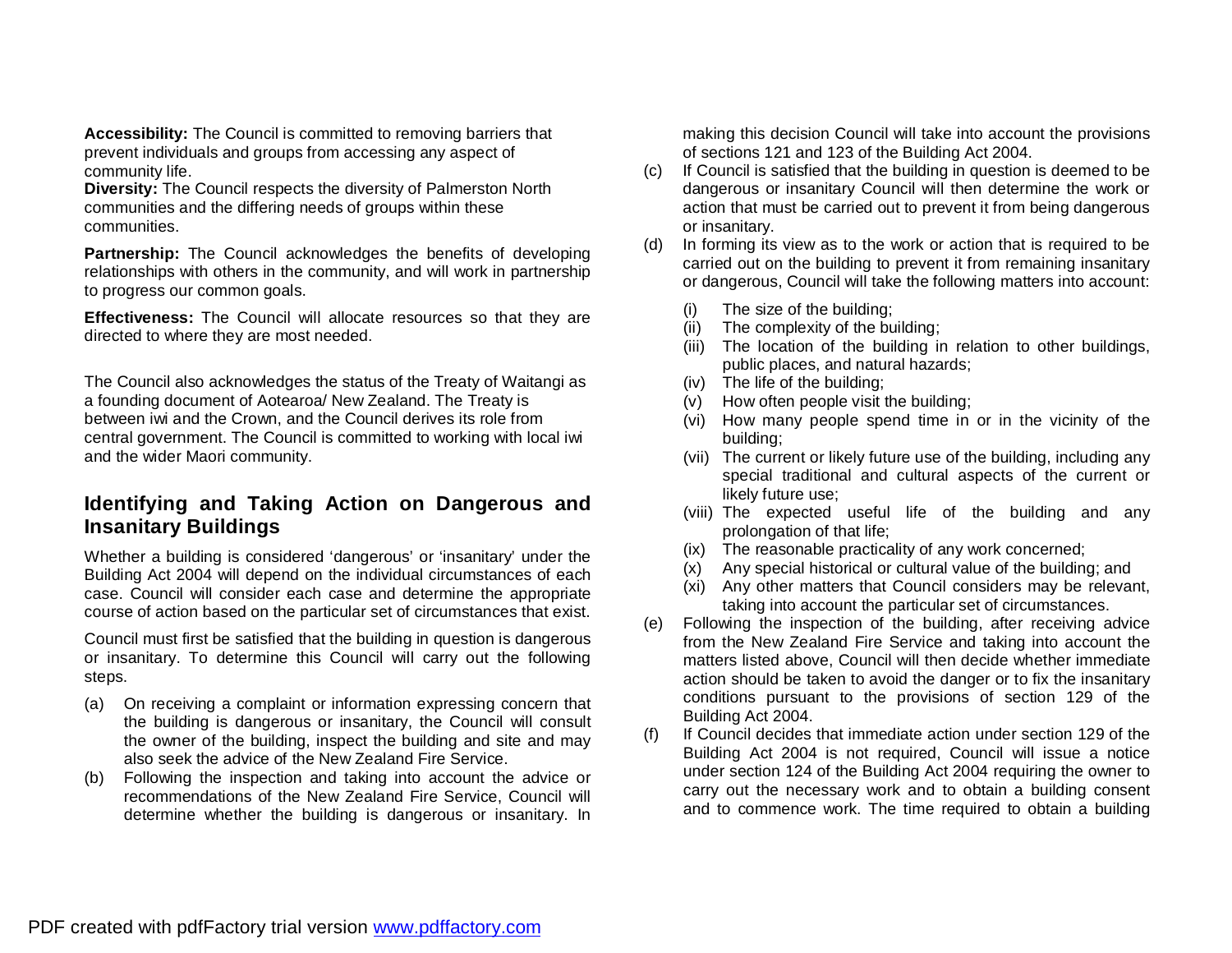consent and commence work will depend on the particular set of circumstances, but shall not exceed 6 months from the time notice was served on the owner. Completion of the work for which a building consent has been issued shall depend on the particular set of circumstances of each case but shall not exceed a period of six months from the time the building consent was issued.

Where a property owner has failed to carry out the work within the time specified, Council may apply to the District Court for an order authorizing it to carry out the work pursuant to section 130 of the Building Act 2004.

The full costs of carrying out such works will be recovered from the property owner.

### **Heritage Buildings**

With regard to heritage buildings that are determined to be dangerous or insanitary, Council will seek to ensure, as far as reasonably practicable, that work carried out will not diminish the heritage values of the building.

Property owners must take all reasonable steps to ensure that this objective is achieved.

For guidance on identifying buildings with heritage features refer to Policy 1.1 of Section 17 of the District Plan which provides a list of criteria for identifying buildings of significant cultural heritage value within the City.

#### **Contribution to Community Outcomes**

Nine Community Outcomes were developed for Palmerston North in 2005. The Dangerous and Insanitary Buildings Policy (2006) primarily contributes to three of these Community Outcomes:

- People have lots of fun things to do
- **People feel safe**
- Palmerston North is attractive, clean and green
- Businesses grow here and people have lots of job opportunities
- People have lots of learning opportunities
- People can move easily around Palmerston North
- **Palmerston North's physical infrastructure is reliable**
- The community is supportive and people and organisations work together
- **People are well-housed and healthy**.

This Policy contributes to these Outcomes by ensuring the quality and resilience of the City's buildings and therefore promoting the health and well being of the wider public who live, work and play in those structures. The policy is a key element of the Councils wider regulatory functions, in particular those related to the implementation of the Building Act 2004.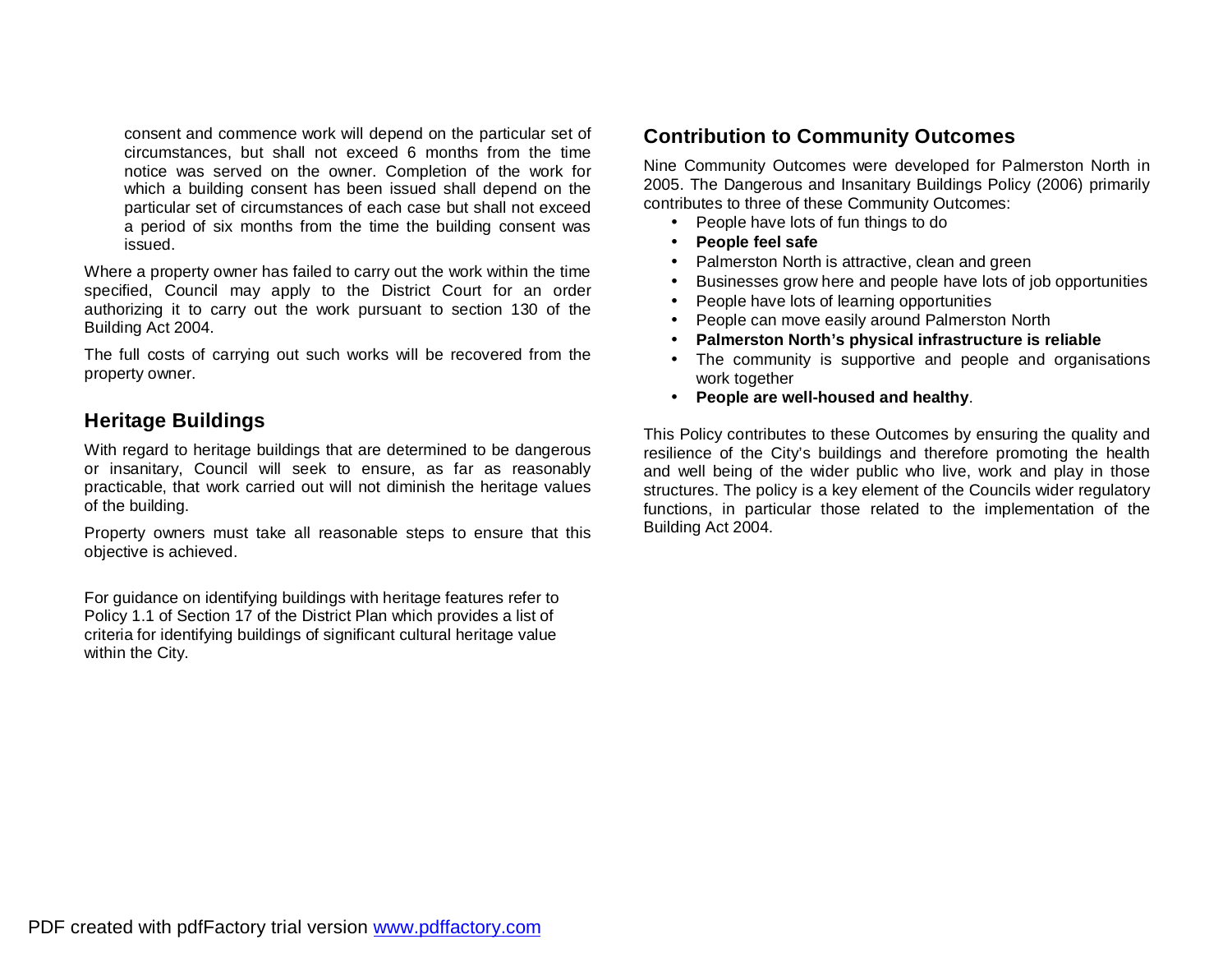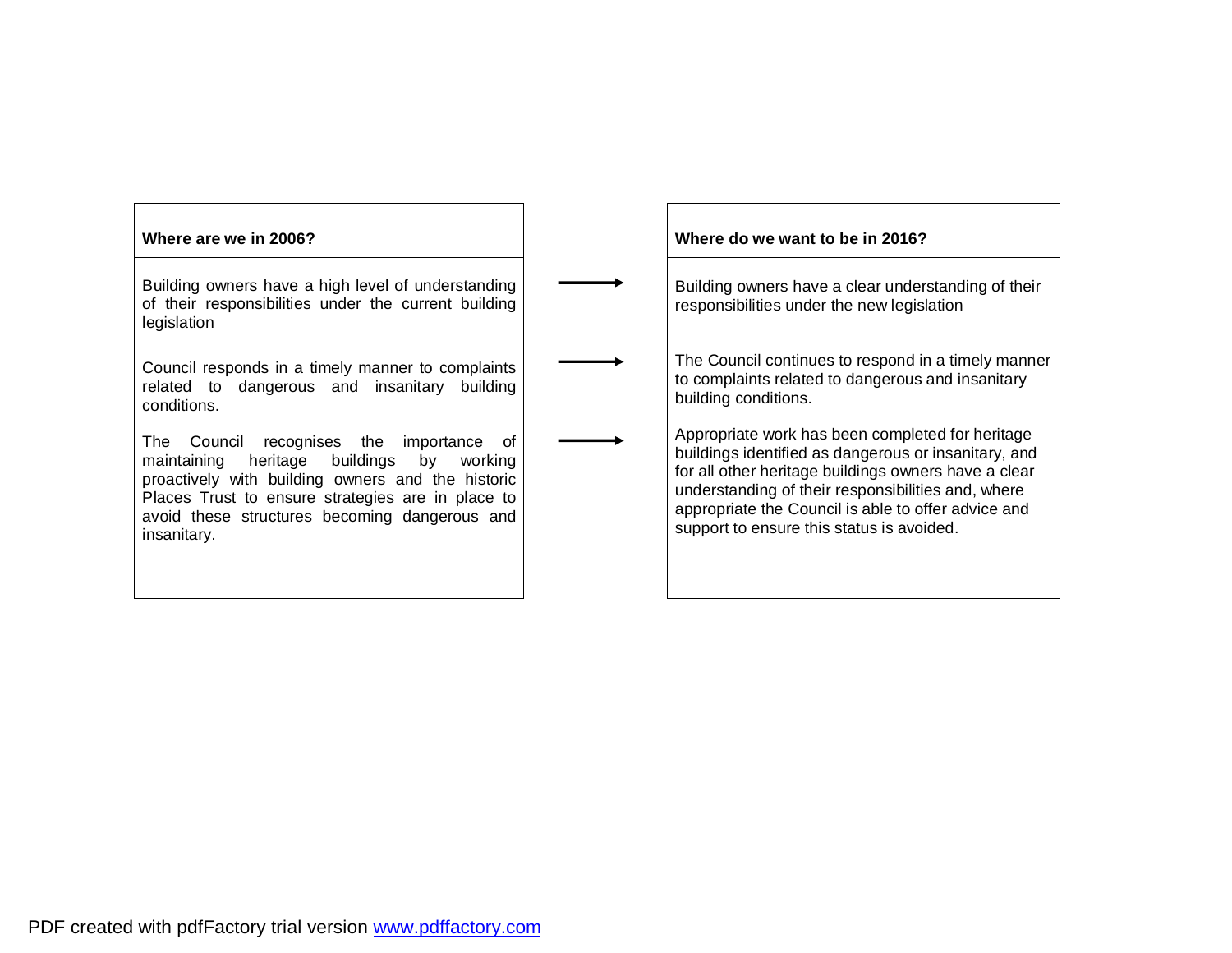#### **Goals**

The Council has developed the following three goals in relation to dangerous and insanitary buildings to ensure the Community Outcomes related to 'Palmerston North's physical infrastructure is reliable', 'People feel safe', and 'People are well housed and healthy', are achieved over the next 10 years. These goals are interconnected and require significant work with the wider community and across the various functions and responsibilities of the Council.

Implementation of these goals will take in to account the following:

- City Contact's Strategic Plan and Business Plan
- The District Plan
- The Earthquake**-**Prone Buildings Strategy
- Environmental health regulations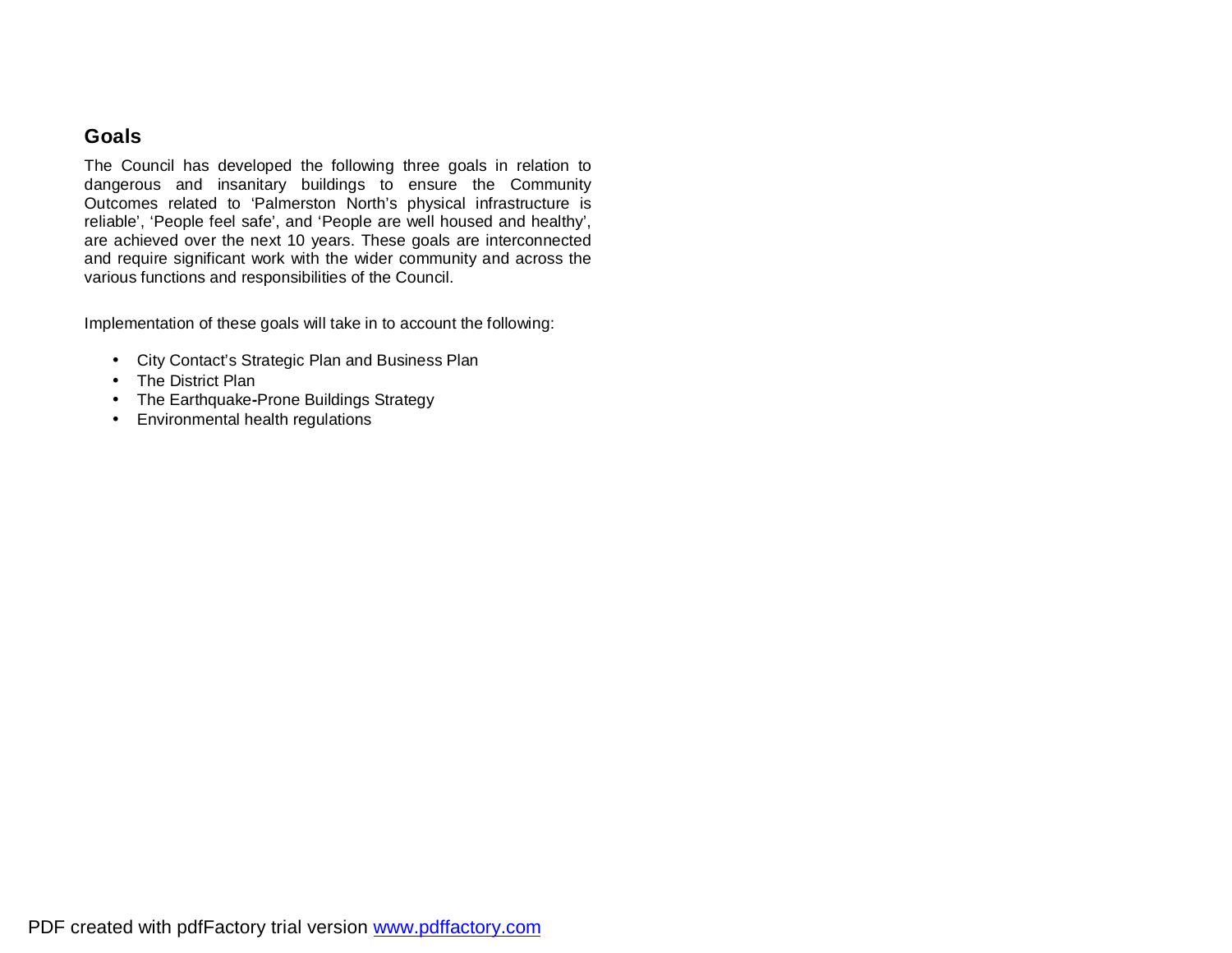## **Goal 1: Reduce the risks to the public from dangerous and insanitary buildings**

Council will ensure high quality services and information is available to building owners and regular promotion directed both at owners and users of the City's buildings to ensure reporting of substandard building conditions.

Council will also Council maintain its capacity to responds in a timely manner to complaints related to dangerous and insanitary building conditions

|     | <b>Current Actions</b>                                                                                                                 | <b>Key Performance</b><br>Indicator                                           | Timeframe | <b>LTCCP Reference/cost</b> | <b>Responsibility</b> |
|-----|----------------------------------------------------------------------------------------------------------------------------------------|-------------------------------------------------------------------------------|-----------|-----------------------------|-----------------------|
| 1.1 | Provide building control,<br>environmental protection<br>and planning services that<br>meet legal requirements and<br>community needs. | City Contact Strategic Plan<br>and Business Plan 2005-<br>2006 is implemented | 2003-2014 | Regulatory                  | <b>City Contact</b>   |

### **Goal 2: Ensure an appropriate balance between managing the risks of dangerous and insanitary buildings while seeking to maintain and protect the important heritage assets of the City**

Currently no heritage buildings on the Council's District Plan are rated as dangerous and insanitary. The Council aims to avoid this status being applied to any of these buildings by placing a high priority on keeping building owners informed of their responsibilities, and maintaining positive relationships with them as well as the Historic Places Trust. It is recognised that in some cases Trust members and the wider public who have a particular commitment to the maintenance

of heritage assets have a role in monitoring heritage buildings that the Council can foster and promote.

The Palmerston North City Council, in the implementation of procedures under the Buildings Act with regard to dangerous and insanitary buildings, will take into account any special traditional and cultural aspects of the intended use of the building and the need to facilitate the preservation of buildings of significant cultural, historical or heritage value. This will be achieved by:

• Recognising the range of heritage buildings that exist in the City, including the NZHPT Register, listed heritage places,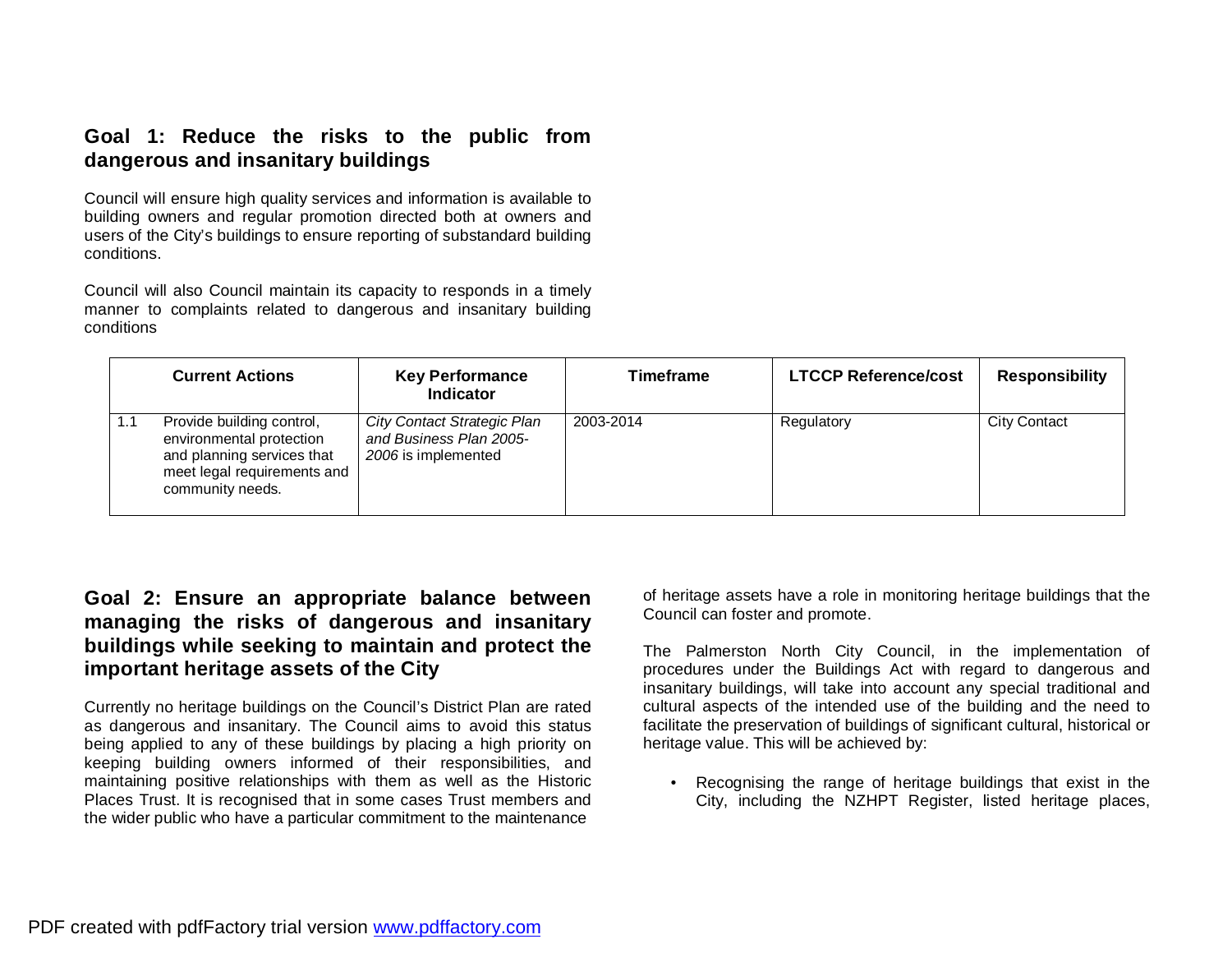buildings of significance to iwi, and other buildings of significance to the wider community;

- Ensuring early consultation with owners of heritage buildings;
- Informing and involving relevant statutory organisations including NZHPT, with regard to any heritage buildings identified as at risk;
- Considering heritage values when developing upgrading proposals.

|     | <b>Current Actions</b>                                                                                                                                                                                                                                                                          | <b>Key Performance</b><br><b>Indicator</b>                                                                                                  | Timeframe | <b>LTCCP Reference/cost</b>       | <b>Responsibility</b>                     |
|-----|-------------------------------------------------------------------------------------------------------------------------------------------------------------------------------------------------------------------------------------------------------------------------------------------------|---------------------------------------------------------------------------------------------------------------------------------------------|-----------|-----------------------------------|-------------------------------------------|
| 2.1 | City Council proactively<br>works with owners of the<br>significant heritage assets<br>of the City to ensure a high<br>level of appreciation of the<br>legislative requirements and<br>offers advice and<br>assistance to promote the<br>maintenance of safe and<br>sanitary heritage buildings | No heritage buildings<br>registered on the District<br>Plan are declared dangerous<br>and insanitary during the<br>timeframe of this policy | 2003-2014 | Regulatory, Strategic<br>Planning | <b>City Future</b><br><b>City Contact</b> |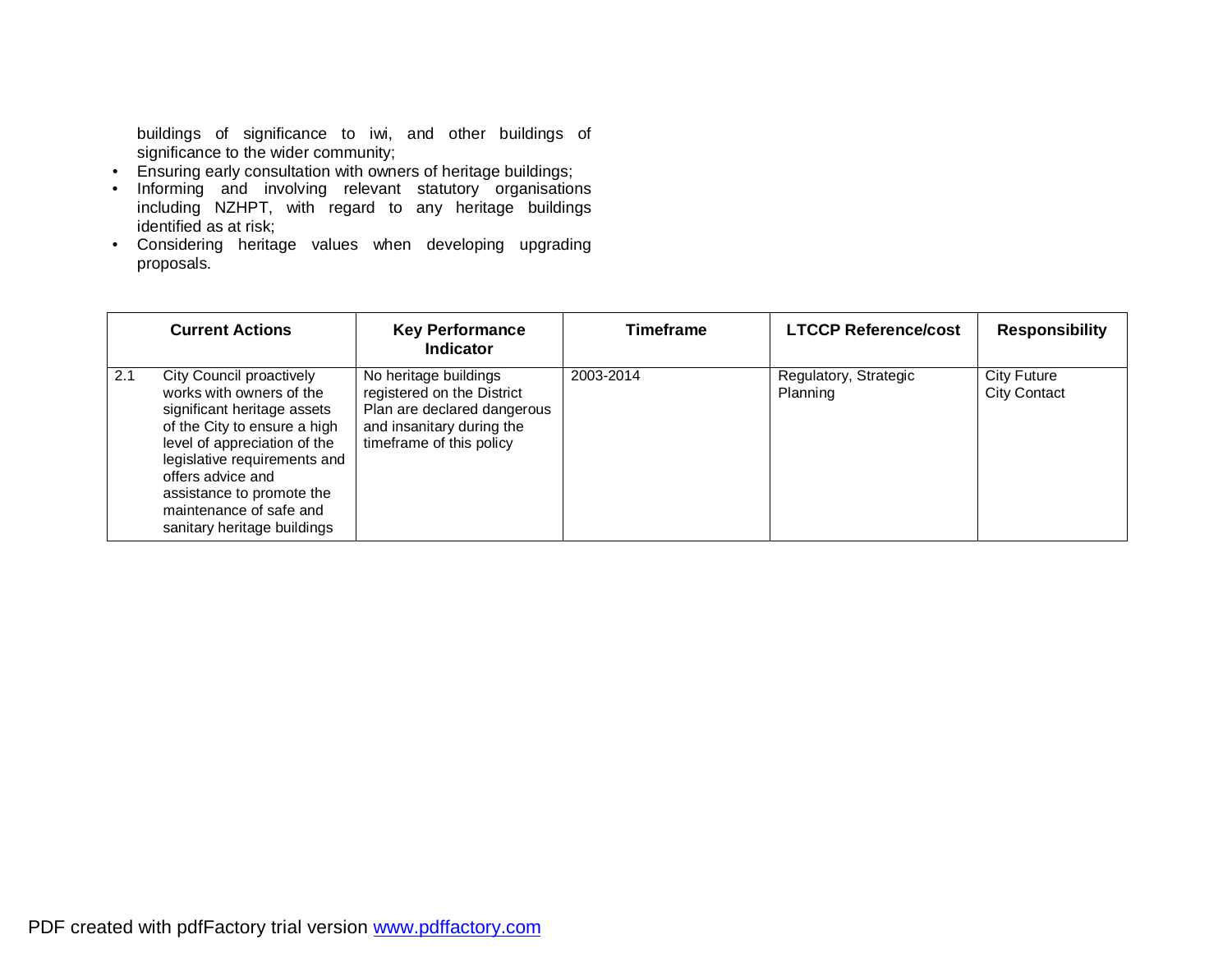# **Links to Other Policies and Plans**

- *Natural and Built Environment Policy*
- *City Contact Strategic Plan and Business Plan 2005-2006*
- *District Plan*
- *Housing Policy*